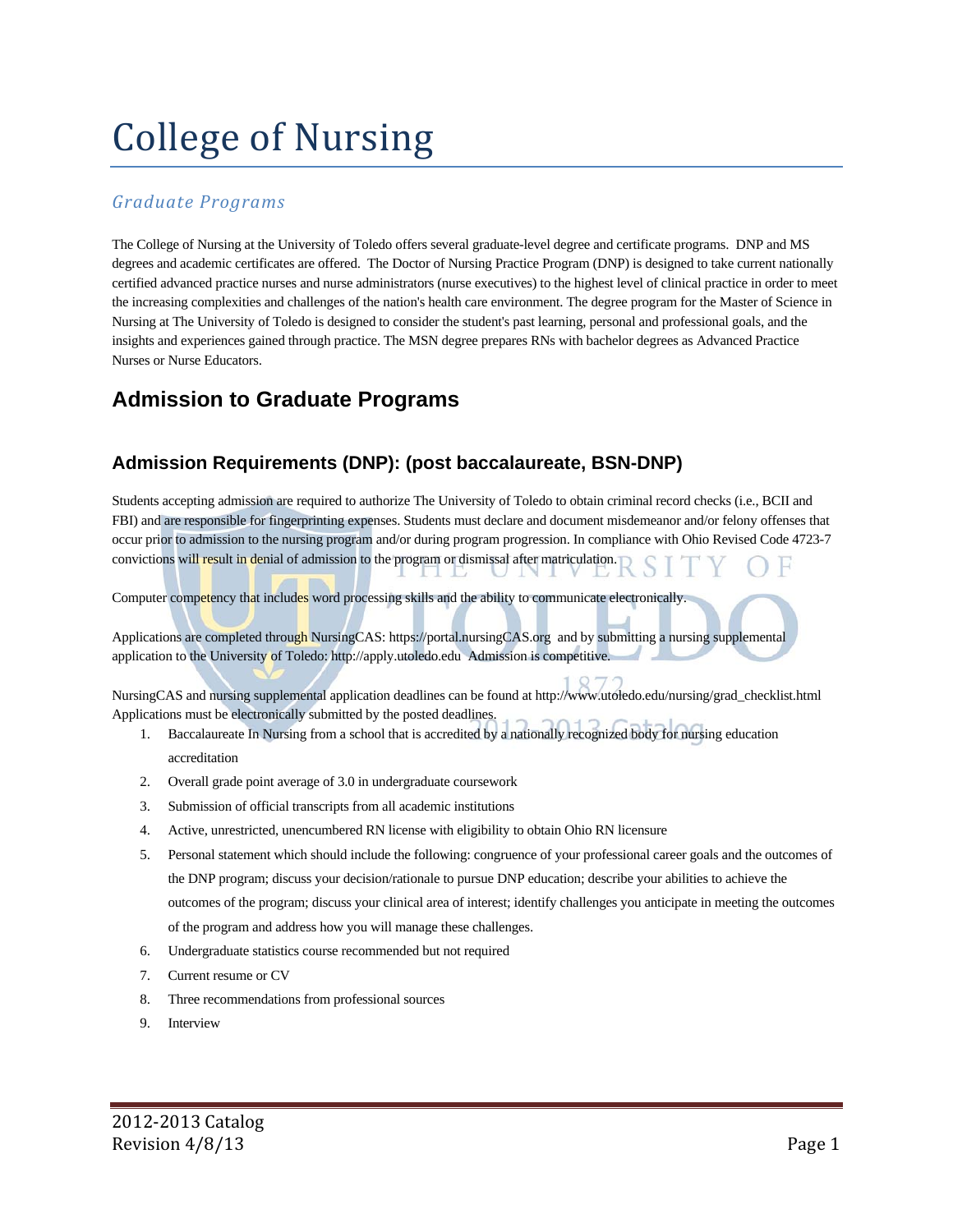Nursing supplemental application materials may be mailed to:

College of Graduate Studies, The University of Toledo, 2801 W. Bancroft St. MS 933, Toledo, OH. 43606.

The General Subject GRE and TOEFL\* or IELTS \*are required for all applicants whose native language is not English based on the requirements of the UT College of Graduate Studies. Official results are to be sent to institutional code 1845.\*Minimum required test scores: http://www.utoledo.edu/graduate/prospectivestudents/admission/guidelines.html

### **Admission Requirements (DNP): (post masters)**

To be eligible for admission, applicants must have:

- 1. MSN/MS (Nursing) degree in advanced clinical practice or nursing administration from a CCNE or NLNAC accredited program.
- 2. Minimum grade point average of 3.3 on a 4.0 scale from master's degree.
- 3. Official transcripts from all academic institutions attended, one of which must state the MSN/MS (Nursing) earned.
- 4. Current national certification in advanced clinical practice in nursing or nursing administration/executive.
- 5. Active, unrestricted, unencumbered RN license for the state where the student plans to conduct clinical experiences.
- 6. For Direct Care applicants, current state certification in an area of advanced practice where student plans to conduct clinical experiences.
- 7. Personal statement describing career goals, applied research interests, and expectations for doctoral study.
- 8. Current resume or CV.
- 9. Documented supervised clinical hours in applicant's master's program.
- 10. Three College of Nursing recommendation forms from professional sources (one from Faculty in Major area of concentration from master's program).
- 11. Face-to-face interview.
- 12. Students are required to authorize The University of Toledo to obtain criminal record checks (BCII & FBI) and are responsible for fingerprinting expenses. Students must declare and document misdemeanor and/or felony offenses that occur prior to admission to the nursing program and/or during program progression. In compliance with Ohio Revised Code 4723-7, convictions will result in denial of admission to the program or dismissal after matriculation.

1872

Pre-requisite: Applicants must have completed a graduate multivareate statistics course with a B or better prior to enrolling in NURS 7040/Applied Research and within 5 years of enrollment in NURS7040.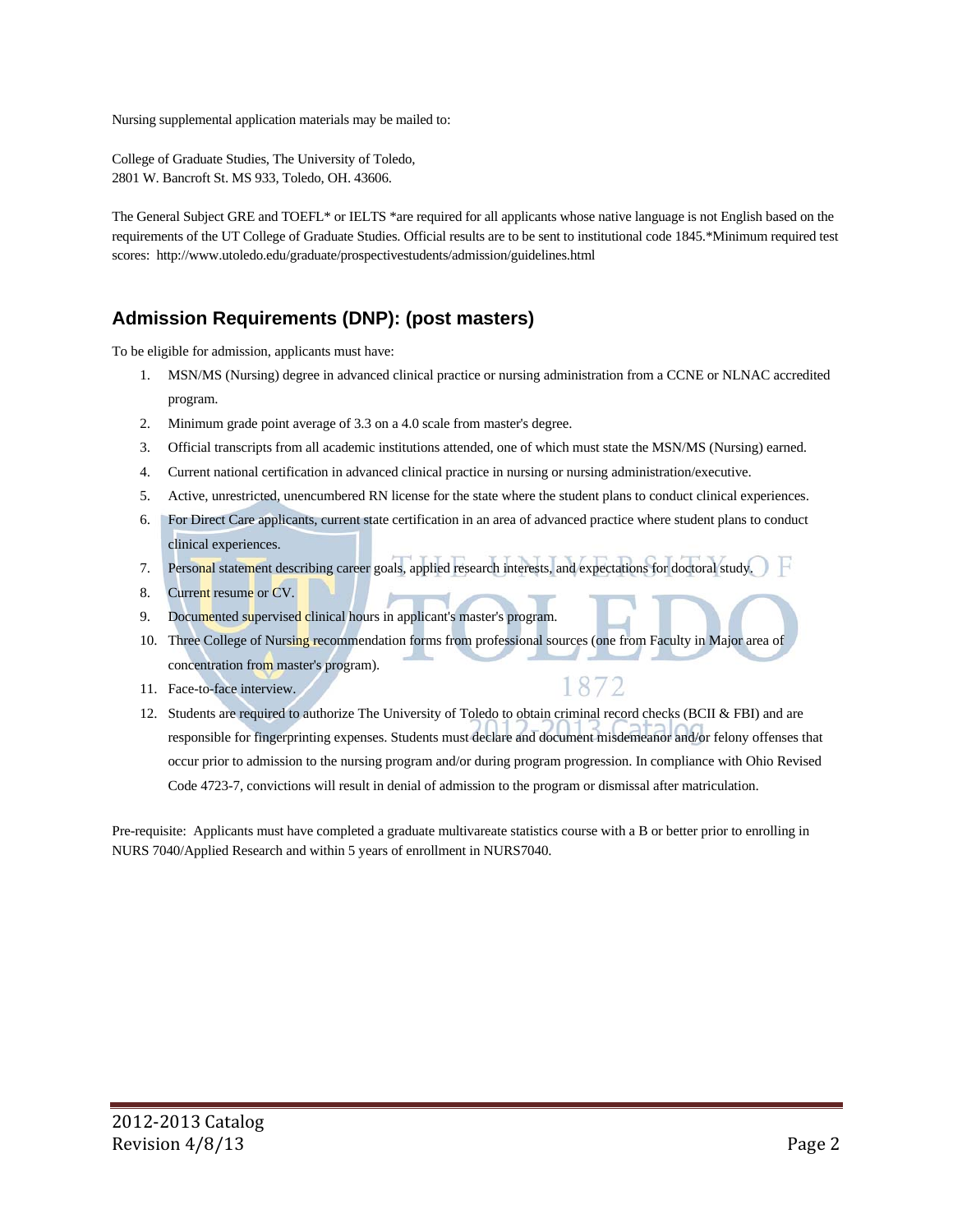#### **Admission Requirements (Masters - all except MSN-CNL and Nurse Educator):**

To be eligible for admission, applicants must have:

- 1. Baccalaureate from an accredited college/university. Degree in nursing from a school that is accredited by a nationally recognized body for nursing education accreditation.
- 2. Overall grade point average of 3.0 in undergraduate work.
- 3. Official transcripts from all academic institutions attended, one of which must state the baccalaureate earned.
- 4. Active, unrestricted, unencumbered, Ohio RN License.
- 5. Completion of an undergraduate statistics course recommended.
- 6. Computer competency that includes word processing skills and ability to communicate electronically.
- 7. Personal statement describing career goals, future plans for employment, and expectations for graduate study.
- 8. Current resume or CV, listing current Ohio RN license number.
- 9. Two College of Nursing recommendation forms completed by professional sources (Master's in Nursing preferred).
- 10. The Graduate Record Examination (General Subject GRE) and TOEFL\* or IELTS\* are required for international applicants. \*Minimum required test scores:

http://www.utoledo.edu/graduate/prospectivestudents/admission/guidelines.html

- 11. An interview, if requested.
- 12. Admission is competitive.
- 13. Students are required to authorize The University of Toledo to obtain criminal record checks (BCII & FBI) and are responsible for fingerprinting expenses. Students must declare and document misdemeanor and/or felony offenses that occur prior to admission to the nursing program and/or during program progression. In compliance with Ohio Revised Code 4723-7, convictions will result in denial of admission to the program or dismissal after matriculation.

#### **Admission Requirements (Masters - MSN Educator only):**

To be eligible for admission, applicants must have:

- 1. Baccalaureate from an accredited college/university. Degree in nursing from a school that is accredited by a nationally recognized body for nursing education accreditation.
- 2. Overall grade point average of 3.0 in undergraduate work.
- 3. Official transcripts from all academic institutions attended, one of which must state the baccalaureate earned.
- 4. Active, unrestricted, unencumbered RN license for the state in which the applicant practices.
- 5. Completion of an undergraduate statistics course recommended.
- 6. Computer competency that includes word processing skills and ability to communicate electronically.
- 7. Personal statement describing career goals, future plans for employment, and expectations for graduate study
- 8. Current resume or CV, listing current state and/or territory RN license number.
- 9. Two College of Nursing recommendation forms completed by professional sources (Master's in Nursing preferred).
- 10. The Graduate Record Examination (General Subject GRE) and TOEFL\* or IELTS\* are required for international applicants. \*Minimum required test scores:

http://www.utoledo.edu/graduate/prospectivestudents/admission/guidelines.html

11. An interview, if requested.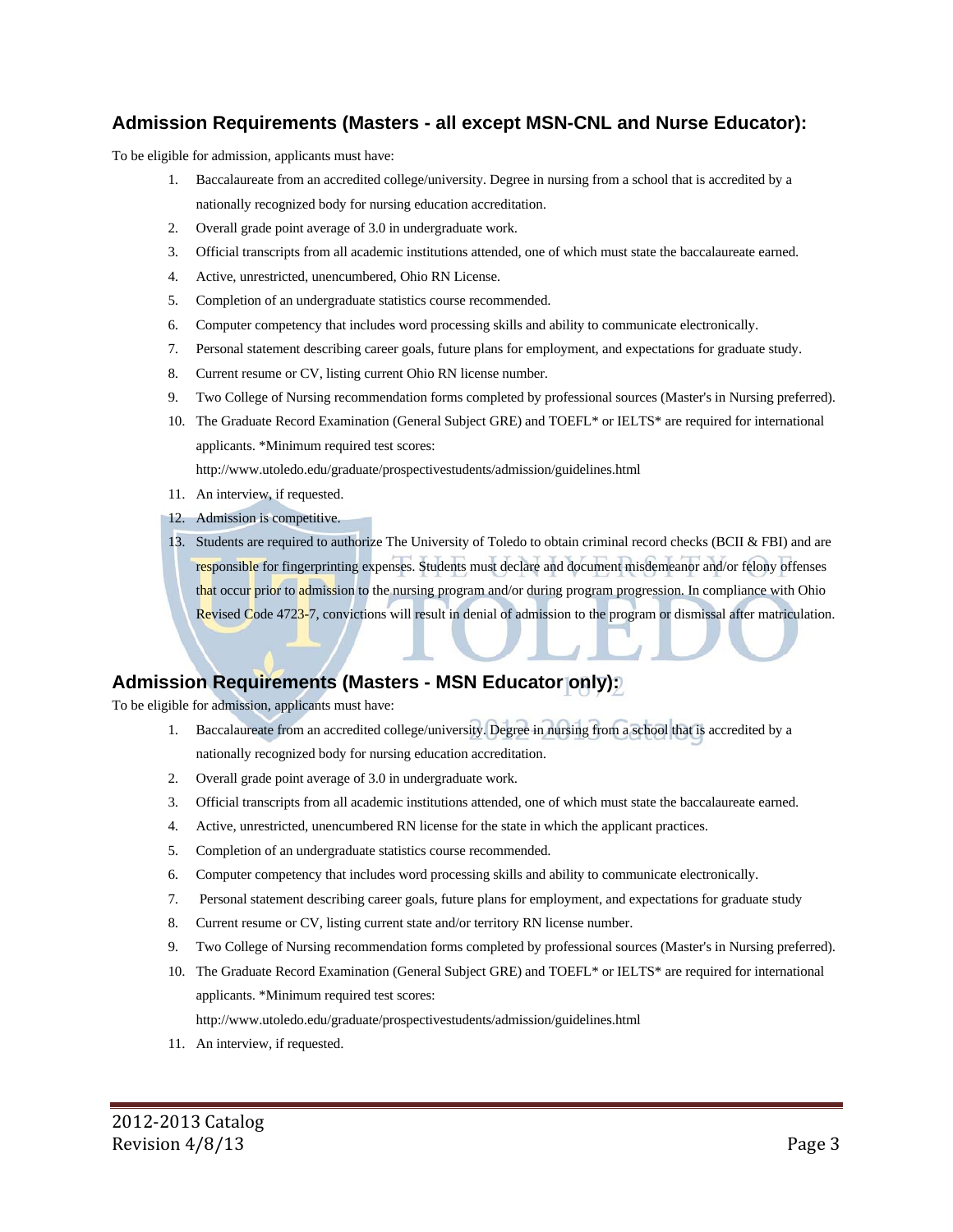- 12. Admission is competitive.
- 13. Students are required to authorize The University of Toledo to obtain criminal record checks (BCII & FBI) and are responsible for fingerprinting expenses. Students must declare and document misdemeanor and/or felony offenses that occur prior to admission to the nursing program and/or during program progression. In compliance with Ohio Revised Code 4723-7, convictions will result in denial of admission to the program or dismissal after matriculation.

#### **Admission Requirements (Masters - MSN BSN to CNL only):**

To be eligible for admission, applicants must have:

- 1. Baccalaureate in Nursing from a school that is accredited by a nationally recognized body for nursing education accreditation.
- 2. Overall grade point average of 3.0 in undergraduate work.
- 3. Official transcripts from all academic institutions attended, one of which must state the baccalaureate earned.
- 4. Active, unrestricted, unencumbered Ohio RN license.
- 5. Completion of an undergraduate statistics course recommended.
- 6. Computer competency that includes word processing skills and ability to communicate electronically.
- 7. Personal statement describing career goals, future plans for employment, and expectations for graduate study

8. Current resume or CV, listing current Ohio RN license number.

- 9. Two College of Nursing recommendation forms completed by professional sources (Master's in Nursing preferred).
- 10. The Graduate Record Examination (General Subject GRE) and TOEFL\* or IELTS\* are required for international applicants. \*Minimum required test scores: http://www.utoledo.edu/graduate/prospectivestudents/admission/guidelines.html
- 11. An interview, if requested.
- 12. Admission is competitive.
- 13. Students are required to authorize The University of Toledo to obtain criminal record checks (BCII & FBI) and are responsible for fingerprinting expenses. Students must declare and document misdemeanor and/or felony offenses that occur prior to admission to the nursing program and/or during program progression. In compliance with Ohio Revised Code 4723-7, convictions will result in denial of admission to the program or dismissal after matriculation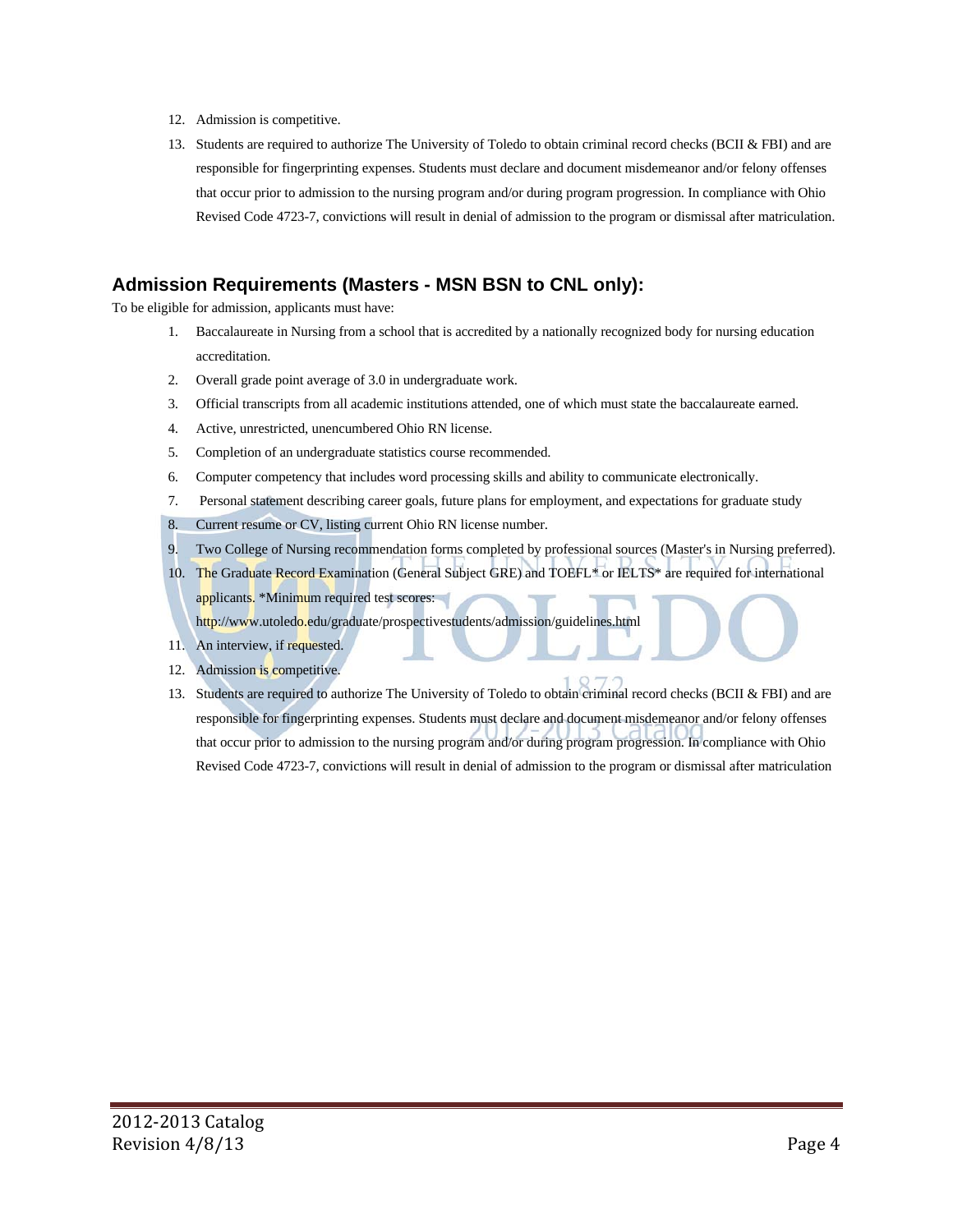#### **Admission Requirements (Masters - MSN-CNL Graduate Entry only):**

To be eligible for admission, applicants must have:

- 1. Baccalaureate from an accredited college/university. Overall grade point average of 3.0 in undergraduate work.
- 2. Official transcripts from all academic institutions attended, one of which must state the baccalaureate earned.
- 3. Completion of six semester credits of Human Anatomy and Physiology with a grade of "B" or better.
- 4. Completion of three semester credits of psychology.
- 5. Completion of three semester credits of social science.
- 6. Computer competency that includes word processing skills and ability to communicate electronically.
- 7. Personal statement describing career goals, future plans for employment, and expectations for graduate study.
- 8. Current resume or CV.
- 9. Two College of Nursing recommendation forms completed by professional sources.
- 10. The Graduate Record Examination (General Subject GRE) within the past five years TOEFL\* or IELTS\* are required for international applicants with results from the past 2 years. \*Minimum required test scores: http://www.utoledo.edu/graduate/prospectivestudents/admission/guidelines.html
- 11. An interview, if requested.
- 12. Admission is competitive.
- 13. Students are required to authorize The University of Toledo to obtain criminal record checks (BCII & FBI) and are responsible for fingerprinting expenses. Students must declare and document misdemeanor and/or felony offenses that occur prior to admission to the nursing program and/or during program progression. In compliance with Ohio Revised Code 4723-7, convictions will result in denial of admission to the program or dismissal after matriculation.

#### **Admission Requirements (Certificates - except Nurse Educator)**

- 1. Master's degree in nursing from a school that is accredited by a nationally recognized body for nursing education accreditation.
- 2. Overall grade point average of 3.0 in graduate work. Official transcripts from all academic institutions attended, one of which must state the Master's degree earned.
- 3. Active, unrestricted, unencumbered, Ohio RN License.
- 4. Computer competency that includes word processing skills and ability to communicate electronically.
- 5. Personal statement describing career goals, future plans for employment and expectations for graduate study.
- 6. Current resume or CV, listing current Ohio RN license number.
- 7. Two College of Nursing recommendation forms from professional sources (Master in Nursing preferred).
- 8. The Graduate Record Exam (General Subject GRE) and TOEFL\* or IELTS\* are required for international applicants. \*Minimum required test scores: http://www.utoledo.edu/graduate/prospectivestudents/admission/guidelines.html
- 9. Interview, if requested.
- 10. Admission is competitive.
- 11. Students are required to authorize The University of Toledo to obtain criminal record checks (BCII & FBI) and are responsible for fingerprinting expenses. Students must declare and document misdemeanor and/or felony offenses that occur prior to admission to the nursing program and/or during program progression. In compliance with Ohio Revised Code 4723-7, convictions will result in denial of admission to the program or dismissal after matriculation.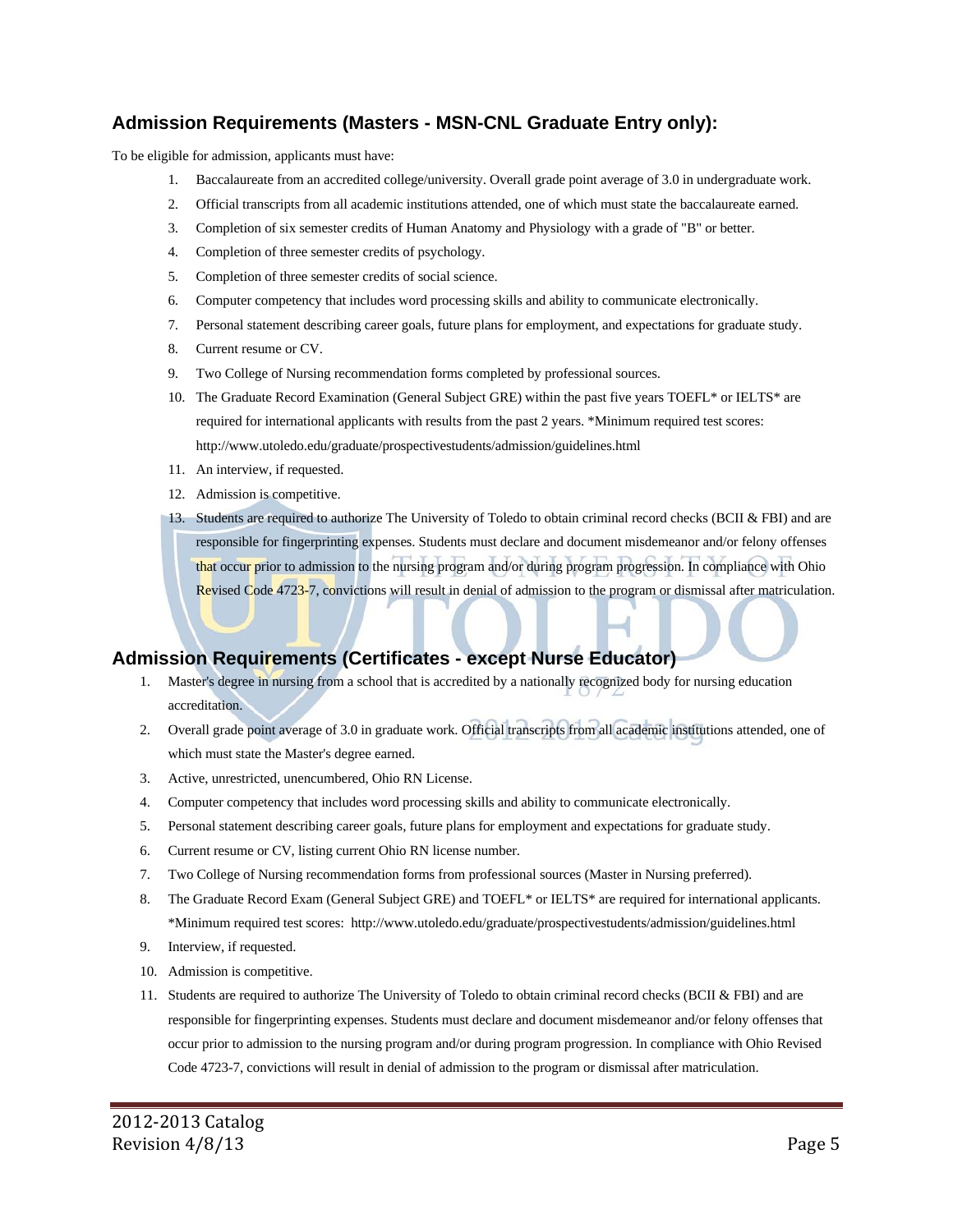### **Admission Requirements (Nurse Educator Certificate)**

- 1. Baccalaureate degree in nursing from a school that is accredited by a nationally recognized body for nursing education accreditation.
- 2. Overall grade point average of 3.0 in undergraduate work.
- 3. Official transcripts from all academic institutions attended, one of which must state the baccalaureate earned.
- 4. Active, unrestricted, ,unencumbered RN License in the state in which the applicant practices
- 5. Computer competency that includes word processing skills and ability to communicate electronically.
- 6. Personal statement describing career goals, future plans for employment and expectations for graduate study.
- 7. Current resume or CV, listing current state and/or territory RN license number
- 8. Two College of Nursing recommendation forms from professional sources (Master in Nursing preferred).
- 9. The Graduate Record Exam (General Subject GRE) and TOEFL<sup>\*</sup> or IELTS<sup>\*</sup> are required for international applicants. \*Minimum required test scores: http://www.utoledo.edu/graduate/prospectivestudents/admission/guidelines.html
- 10. Interview, if requested.
- 11. Admission is competitive.
- 12. Students are required to authorize The University of Toledo to obtain criminal record checks (BCII & FBI) and are responsible for fingerprinting expenses. Students must declare and document misdemeanor and/or felony offenses that occur prior to admission to the nursing program and/or during program progression. In compliance with Ohio Revised Code 4723-7, convictions will result in denial of admission to the program or dismissal after matriculation.

Applications are completed through Nursing CAS - https://portal.nursingCAS.org and by submitting a supplemental application to The University of Toledo: http://apply.utoledo.edu. Nursing CAS and supplemental application deadlines can be found at: http://www.utoledo.edu/nursing/grad\_checklist.html. Applications must be electronically submitted by the posted deadlines.

## **Administration of Programs**

All graduate programs in the College of Nursing are administered jointly by the college and the College of Graduate Studies of The University of Toledo. Students may contact specific departments, the college's graduate advisor, or the College of Graduate Studies for further information on programs or admission requirements.

2-2013

iatalog

# **Advising**

Students may contact Kathy Mitchell for initial advising at kathleen.mitchell@utoledo.edu. Students must meet with their advisor for the purpose of developing a plan of study. It is the student's responsibility to meet all requirements for the degree as specified by the graduate program, the department, the College of Graduate Studies and the University of Toledo. Students are encouraged to complete the plan of study during the first semester of matriculation.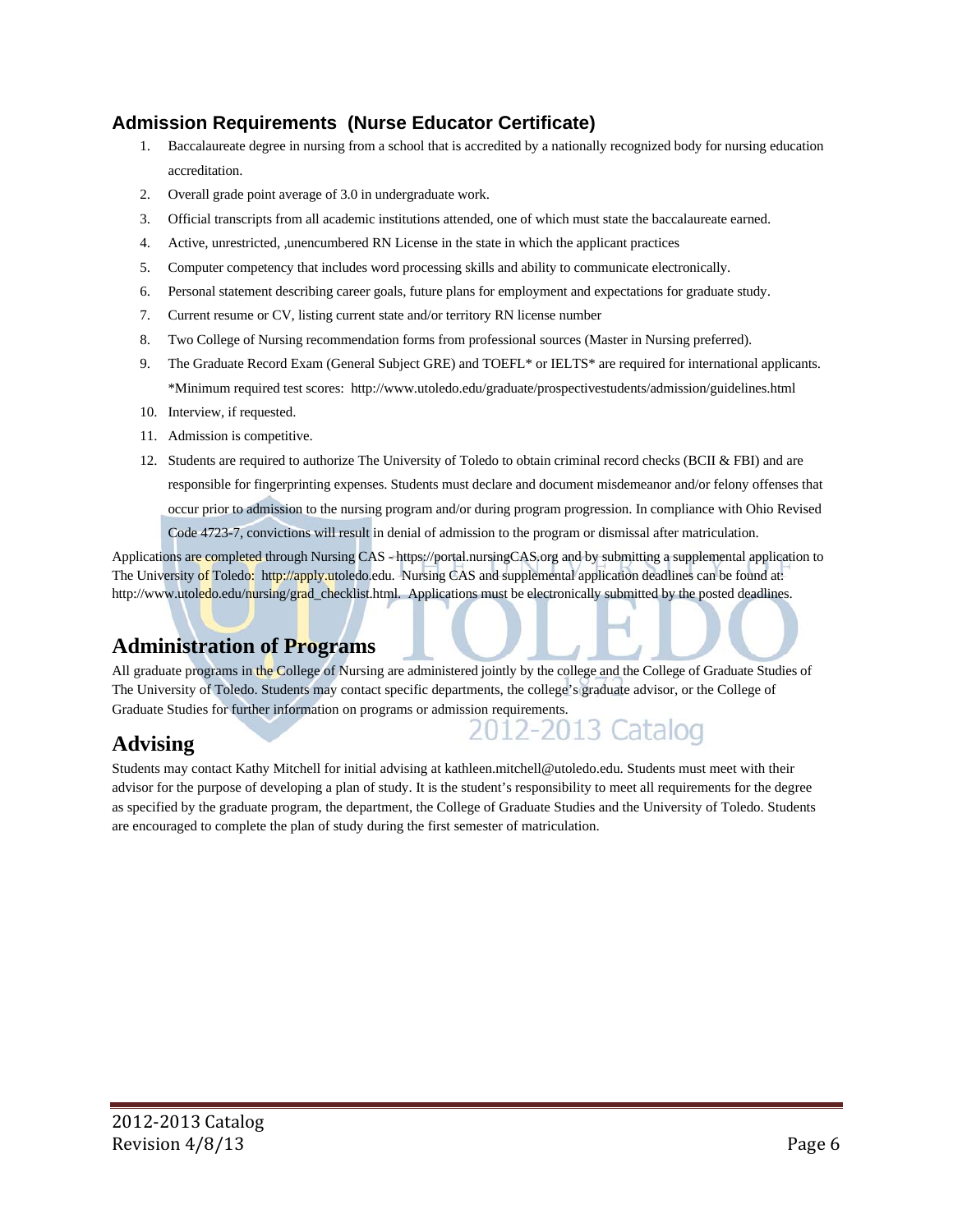# **Graduate Degrees Offered**

| Doctor of Nursing Practice (post baccalaureate, BSN-DNP)         | 85-89 semester credits                 |
|------------------------------------------------------------------|----------------------------------------|
| <b>Doctor of Nursing Practice (post masters)</b>                 | 36 semester credits                    |
| <b>Master of Science in Nursing</b>                              |                                        |
| Clinical Nurse Leader - Graduate Entry                           | 66 semester credits                    |
| Adult Nurse Practitioner/Clinical Nurse Specialist (ANP/CNS)     | 55 semester credits                    |
| Family Nurse Practitioner (FNP)                                  | 55 semester credits                    |
| Pediatric Nurse Practitioner (PNP)                               | 51 semester credits                    |
| Psychiatric-Mental Health Clinical Nurse Specialist (PMH-CNS)    | 52 semester credits                    |
| Nurse Educator                                                   | 39 semester credits                    |
| <b>BSN</b> to Clinical Nurse Leader                              | 42 semester credits                    |
| <b>Certificate Programs</b>                                      |                                        |
| For Current Registered Nurses with a Master's Degree in Nursing: |                                        |
| Adult Nurse Practitioner Graduate Certificate Program (ANP-C)    | 22 semester credits plus prerequisites |
| For Current Registered Nurses with a Master's Degree in Nursing: |                                        |

Family Nurse Practitioner Graduate Certificate Program (FNP-C) 25 semester credits plus prerequisites Pediatric Nurse Practitioner Graduate Certificate Program (PNP-C) 21 semester credits plus prerequisites Psychiatric-Mental Health Clinical Nurse Specialist Graduate Certificate Program (PMH-CNS-C) 25 semester credits plus prerequisites For Current Registered Nurses with a Bachelor's or Master's Degree in Nursing: Nursing Education Certificate 11  $\Box$   $\Box$  11 semester credits

**Accreditation** 

The University of Toledo College of Nursing is approved by the Ohio Board of Nursing. The MSN-Doctor of Nursing Practice, Master's and Bachelor's Degree programs are nationally accredited by the Commission on Collegiate Nursing Education, One Dupont Circle, NW, Suite 530, Washington DC 20036, (202) 887-6791. Graduates of advanced practice programs are qualified to take national certification examinations in their specialty areas and are eligible to apply for Certificates of Authority granted by the Ohio Board of Nursing.<br>2012-2013 Catalog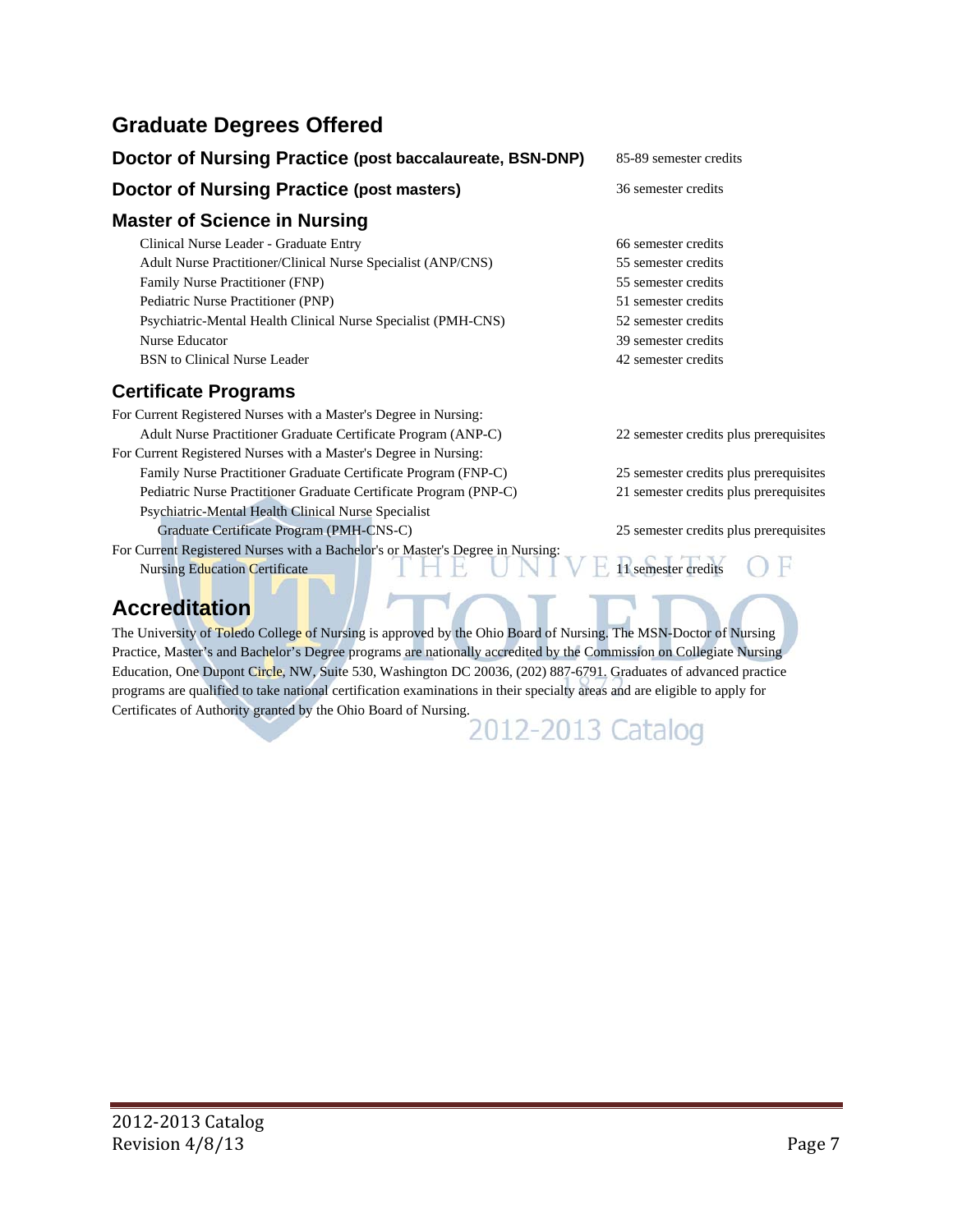#### **Doctor of Nursing Practice: (post baccalaureate, BSN-DNP)**

The Doctor of Nursing Practice (DNP) program at The University of Toledo (UT) is designed to take BSN prepared nurses to the highest level of clinical practice in order to meet the increasing complexities and challenges of the nation's healthcare environment. As a DNP student at The University of Toledo you will learn how to:

- Translate and implement nursing research into evidence based practice to provide the best possible outcomes for your population of interest
- Work as an advanced practice nurse in a variety of community and hospital-based practice settings
- Develop the leadership and organizational expertise to effectively enact the policies and procedures necessary to meet the dynamic state of healthcare delivery
- Identify approaches for quality management and performance improvement in health care organizations

The DNP curriculum includes theoretical and clinical courses to prepare students to lead and develop innovative health care delivery in a variety of health care settings. In accordance with AACN specifications for 1000 academically supervised post-BSN clinical hours to earn a DNP degree, 1060-1150 hours of academically supervised advanced clinical practice are included in the program.

#### Curriculum

| Course               | Course Name                                                 | <b>Credit Hours</b> |
|----------------------|-------------------------------------------------------------|---------------------|
| Semester I - Fall    |                                                             |                     |
| <b>NURS7000</b>      | <b>DNP</b> Orientation                                      | 1                   |
| <b>NURS7400</b>      | <b>Theoretical Foundations of Advanced Nursing Practice</b> | 2                   |
| <b>INDI8000</b>      | <b>Introduction to Biostatistical Methods</b>               |                     |
| <b>NURS7680</b>      | Advanced Physiology & Pathophysiology                       | $E_3^3RSTTY$        |
| <b>NURS7050</b>      | Information and Technology in Nursing & Health Care Systems |                     |
|                      |                                                             |                     |
| Semester II - Spring |                                                             |                     |
| <b>NURS7500</b>      | Family & Cultural Diversity Theories                        |                     |
| <b>NURS7910</b>      | <b>Advanced Nursing Research</b>                            |                     |
| <b>NURS7410</b>      | <b>Ethical Foundations of Advanced Nursing Practice</b>     | $\overline{2}$      |
| <b>NURS7740</b>      | <b>Advanced Health Assessment</b>                           |                     |
|                      |                                                             | 2012-2013 Catalog   |
| Semester III - Fall  |                                                             |                     |
| <b>NURS7690</b>      | <b>Advanced Pharmacotherapeutics</b>                        | 3                   |
| <b>NURS7011</b>      | Theoretical Basis for Evidence Based Practice               | 3                   |
| <b>NURS XXXX</b>     | Clinical I (Major Specific) 180 clinical hours)             | $6 - 7$             |
|                      |                                                             |                     |
| Semester IV - Spring |                                                             |                     |
| <b>NURS7060</b>      | Population Health                                           | 3                   |
| <b>NURS7040</b>      | <b>Applied Nursing Research</b>                             | 3                   |
| <b>NURSXXXX</b>      | Clinical II (Major Specific) 180 clinical hours             | $6 - 7$             |
|                      |                                                             |                     |
| Semester V - Fall    |                                                             |                     |
| <b>NURS7090</b>      | Project Seminar                                             | 3                   |
| <b>NURS7920</b>      | Outcome Methods for Advanced Practice Nursing               | 3                   |
| <b>NURSXXXX</b>      | Clinical III (Major Specific) 180-270 clinical hours        | $6 - 8$             |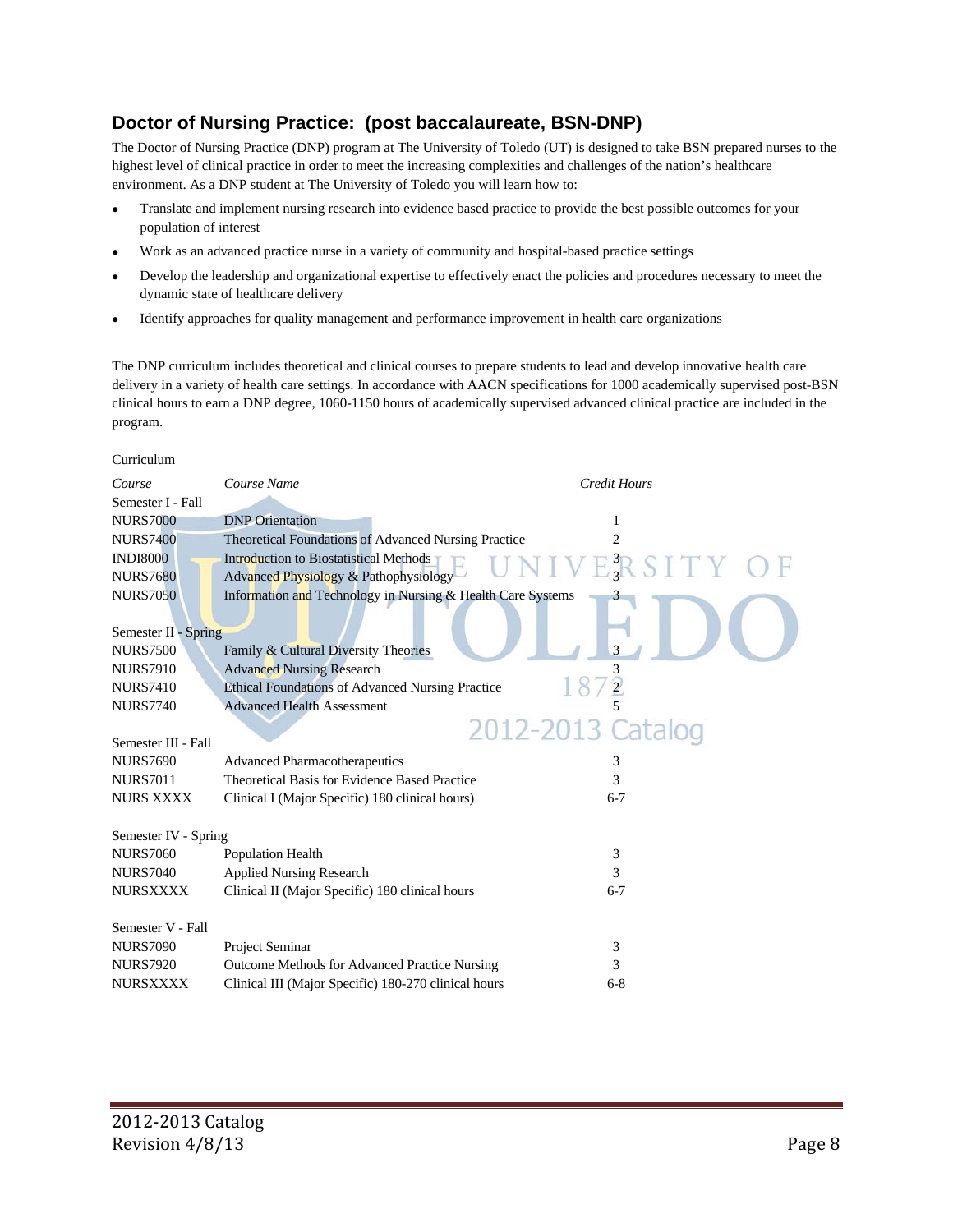| Semester VI - Spring |                                                                    |       |
|----------------------|--------------------------------------------------------------------|-------|
| <b>NURS7070</b>      | Marketing & Entrepreneurial Activity in Complex Health Care        | 3     |
| <b>NURS7530</b>      | Public Policy & Health Care                                        | 3     |
| <b>NURS7030</b>      | Quality Mgmt & Performance Improvement in                          |       |
|                      | Health Care Organizations (40 clinical hours)                      | 3     |
| <b>NURS7080</b>      | Evidence Based Nursing Practice in Direct Care (80 clinical hours) | 3     |
| Semester VII - Fall  |                                                                    |       |
| <b>NURS7020</b>      | Organization & Systems Leadership (40 clinical hours)              | 3     |
| <b>NURS7100</b>      | <b>Evidence Based Practice Project</b>                             | 3     |
| <b>NURS7970</b>      | Capstone Practicum (Direct Care – 360 clinical hours)              | 6     |
| Total                |                                                                    | 85-89 |

# **Doctor of Nursing Practice: (DNP)**

Established in 2007, the Doctor of Nursing Practice (DNP) program at The University of Toledo (UT) in collaboration with Wright State University (WSU) is designed to take current nationally certified advanced practice nurses and nurse administrators (nurse executives) to the highest level of clinical practice in order to meet the increasing complexities and challenges of the nation's healthcare environment. The online, part-time DNP curriculum includes theoretical and clinical courses to prepare students to lead and develop innovative health care delivery in a variety of health care settings. In accordance with AACN specifications for 1000 academically supervised post-BSN clinical hours to earn a DNP degree, 520 hours of academically supervised advanced clinical practice are included in the program. Students are expected to have earned and documented 480 supervised clinical hours in their master's program.

| Curriculum           |                                                             |                     |
|----------------------|-------------------------------------------------------------|---------------------|
| Course               | Course Name                                                 | <b>Credit Hours</b> |
| Semester I - Fall    |                                                             |                     |
| <b>NURS7010</b>      | Scientific Basis of Nsg. Practice                           |                     |
| <b>NURS7050</b>      | Information and Technology in Nursing & Health Care Systems |                     |
|                      |                                                             |                     |
| Semester II - Spring |                                                             |                     |
| <b>NURS7040*</b>     | 2012-2013 Catalog<br><b>Applied Nursing Research</b>        |                     |
| <b>NURS7060</b>      | Population Health                                           |                     |
|                      |                                                             |                     |
| Semester III - Fall  |                                                             |                     |
| <b>NURS7020</b>      | Org & Systems Leadership (40 clinical hours)                | 3<br>3              |
| <b>NURS7090</b>      | Project Seminar                                             |                     |
| Semester IV - Spring |                                                             |                     |
| <b>NURS7070</b>      | Marketing & Entrepreneurial Activity in Complex Health Care | 3                   |
|                      |                                                             |                     |
| Semester V - Fall    |                                                             |                     |
| <b>NURS7080</b>      | Evidence Based Nursing Practice in Direct Care              | 3                   |
|                      | (80 clinical hours)                                         |                     |
| <b>OR</b>            |                                                             |                     |
| <b>NURS7180</b>      | Evidence Based Administration in Complex Health Systems     | 3                   |
|                      | (Indirect Care) (80 clinical hours)                         |                     |
| Semester VI - Spring |                                                             |                     |
| <b>NURS7030</b>      | Quality Mgmt & Performance Improvement in Health            | 3                   |
|                      | Care Organizations (40 clinical hours)                      |                     |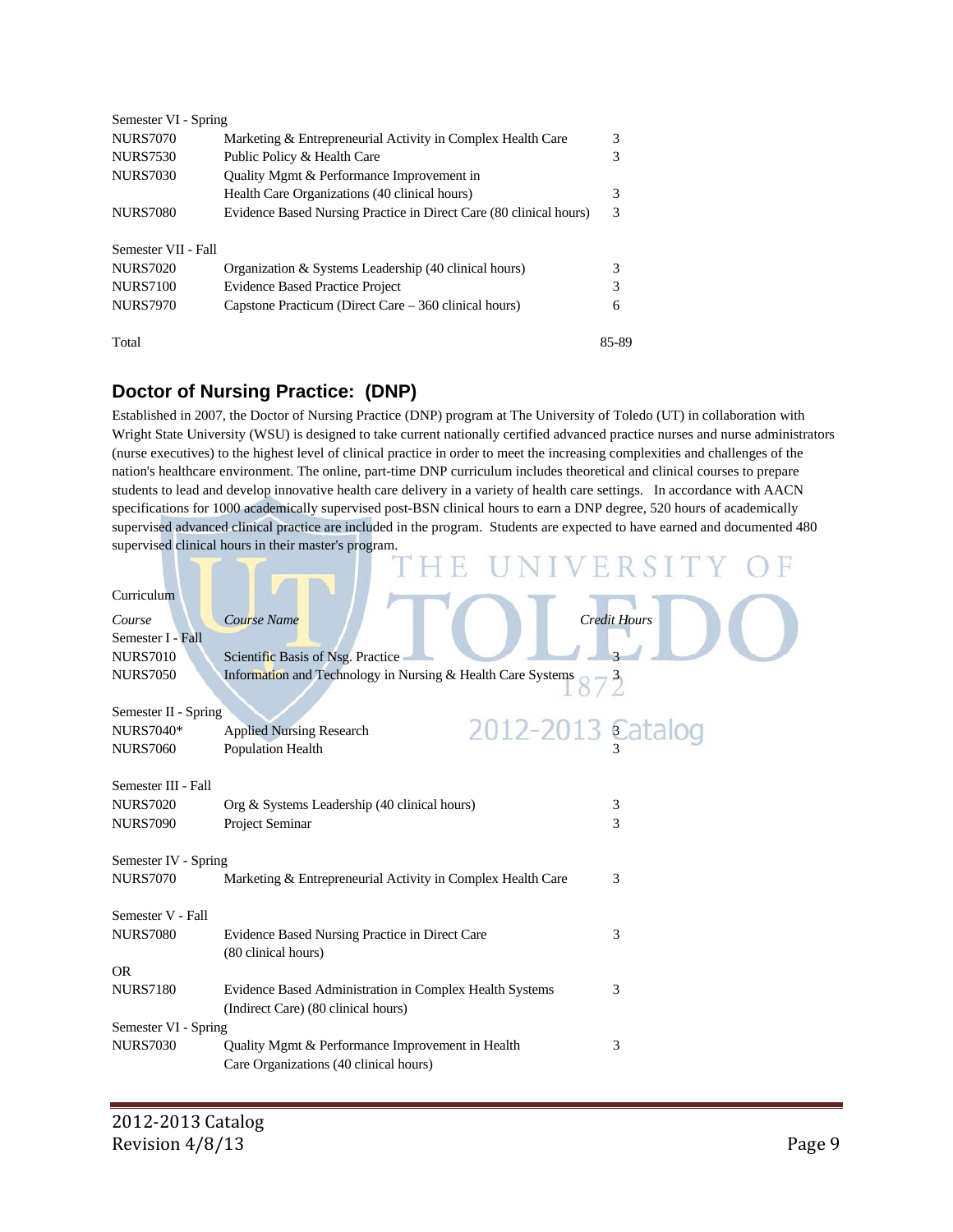| Semester VII - Fall          |                                                         |    |
|------------------------------|---------------------------------------------------------|----|
| <b>NURS7100</b>              | <b>Evidence Based Practice Project</b>                  | 3  |
| Semester VIII - Spring       |                                                         |    |
| <b>NURS7970</b><br><b>OR</b> | Capstone Practicum (Direct Care - 360 Clinical Hours)   | 6  |
| <b>NURS7980</b>              | Capstone Practicum (Indirect Care - 360 Clinical Hours) | 6  |
| Total                        |                                                         | 36 |

\*Students must have completed a graduate multivareate statistics course with a B or better within 5 years of enrollment in NURS7040

#### **Master of Science in Nursing: Clinical Nurse Leader Graduate Entry**

The Clinical Nurse Leader Graduate Entry (CNL) major is a two-year, full-time course of study. The program is designed for the person who holds a bachelor's degree, who is not yet a registered nurse (RN), but who desires to become a RN. The curriculum includes theory classes prepared by the graduate faculty of the University of Toledo College of Nursing, as well as clinical experiences with patients in state-of-the-art heath care facilities. The master's preparation positions graduates for immediate entry into exciting positions in hospitals or clinics, and also provides an opportunity to continue graduate study. Graduates may elect to pursue a certificate to enter advanced practice roles as a nurse practitioner or clinical nurse specialist, or they may decide to pursue a Doctor of Nursing Practice (DNP) degree or the Doctor of Philosophy (Ph.D.) degree.

|                      | THE UNIVERSITY                                                 |                     |
|----------------------|----------------------------------------------------------------|---------------------|
| Curriculum           |                                                                |                     |
| Course               | Course Name                                                    | <b>Credit Hours</b> |
| Semester I - Fall    | (120 Total Clinical Hours)                                     |                     |
| <b>NURS5040</b>      | Health Assessment and the Nursing Process for Promoting Health | 6                   |
| <b>NURS5050</b>      | <b>Health Sciences I</b>                                       |                     |
| <b>NURS5060</b>      | <b>Professional Socialization I</b><br>187 <sup>3</sup>        |                     |
| <b>NURS5070</b>      | Therapeutic Communication Skills for Nurses                    |                     |
|                      |                                                                |                     |
| Semester II - Spring | 2012-2013<br>(90 Total Clinical Hours)                         |                     |
| <b>NURS5140</b>      | Designing Nursing Systems to Promote Self-Care                 |                     |
| <b>NURS5250</b>      | <b>Health Sciences II</b>                                      | 3                   |
| <b>NURS5670</b>      | Pharmacology                                                   | 3                   |
| <b>NURS5160</b>      | Professional Socialization II                                  | 3                   |
|                      | Semester III - Summer (120 Total Clinical Hours)               |                     |
| <b>NURS5240</b>      | Designing Nursing Systems for Compromised Health States        | 6                   |
| <b>INDI6000</b>      | <b>Introduction to Biostatistical Methods</b>                  | 3                   |
|                      |                                                                |                     |
| Semester IV - Fall   | (120 Total Clinical Hours)                                     |                     |
| <b>NURS5440</b>      | Population Focused Nursing Care                                | 6                   |
| <b>NURS6070</b>      | Advanced Communication Skills and Group Dynamics               | 3                   |
| <b>NURS5910</b>      | <b>Advanced Nursing Research</b>                               | 3                   |
|                      |                                                                |                     |
| Semester V - Spring  | (300 Total Clinical Hours)                                     |                     |
| <b>NURS5540</b>      | Advanced Practicum in Nursing Systems Design                   | 12                  |
| <b>NURSXXX</b>       | Thesis, Comprehensive Exam or Field Experience                 | 3                   |
|                      |                                                                |                     |
| Total                |                                                                | 66                  |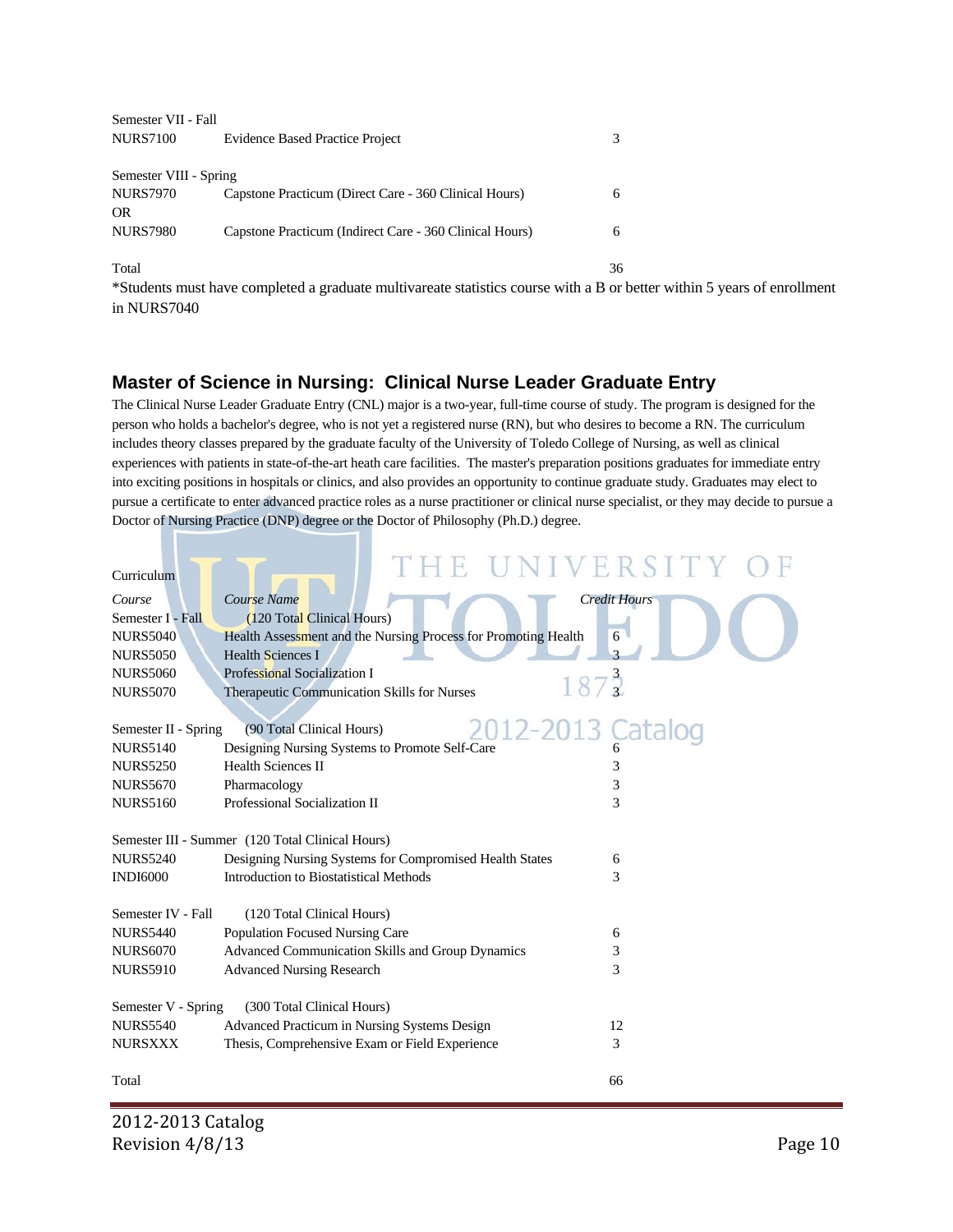# **Master of Science in Nursing: Adult Nurse Practitioner/Clinical Nurse Specialist**

The Adult Nurse Practitioner/Clinical Nurse Specialist (ANP/CNS) major is a two-year, full-time course of study with part-time options. The program is designed to prepare advanced practice nurses to care for adults in a wide variety of settings. The curriculum features theoretically based and clinically focused courses and includes a minimum of 600 contact hours for clinical practice and selected laboratory experiences.

| Curriculum           | Sample Full-time Plan of Study                                    |                         |
|----------------------|-------------------------------------------------------------------|-------------------------|
| Course               | Course Name                                                       | Credit Hours            |
| Semester I - Fall    |                                                                   |                         |
| <b>NURS5400</b>      | Theoretical & Ethical Foundations of Nursing                      | 3                       |
| <b>NURS5680</b>      | Advanced Physiology & Pathophysiology                             | 3                       |
| <b>NURS5740</b>      | Advanced Health Assessment (4 lab hours/week)                     | 4                       |
| <b>INDI6000</b>      | Introduction to Biostatistical Methods                            | 3                       |
| Semester II - Spring |                                                                   |                         |
| <b>NURS5690</b>      | <b>Advanced Pharmacotherapeutics</b>                              | 3                       |
| <b>NURS5910</b>      | <b>Advanced Nursing Research</b>                                  | 3                       |
| <b>NURS6080</b>      | ANP/CNS I: Care of Adolescents and Adults                         |                         |
|                      | (12 clinical hours/week)                                          | 7                       |
| Semester III - Fall  |                                                                   |                         |
| <b>NURS5190</b>      | Advanced Interpersonal Interventions (4 lab hours/week)           | 3                       |
| <b>NURS5500</b>      | Family and Cultural Diversity Theories                            | $E$ $R$ $S$ $I$ $T$ $Y$ |
| <b>NURS6090</b>      | ANP/CNS II: Care of Women and Concepts of Wellness                |                         |
|                      | (12 clinical hours/week)                                          |                         |
| Semester IV - Spring |                                                                   |                         |
| <b>NURS6140</b>      | <b>Advanced Practice Nurse: Roles &amp; Issues</b>                |                         |
| <b>NURS6100</b>      | ANP/CNS III: Care of Adults & Older Adults with a Specialty Focus |                         |
|                      | (18 clinical hours/week)                                          | 8                       |
| <b>NURS5530</b>      | Public Policy and Health Care                                     |                         |
| <b>CAPSTONE</b>      | Field Experience, Thesis or Comprehensive Exam                    |                         |
| Total                |                                                                   | 2012-2013 C             |
|                      |                                                                   |                         |

#### **Master of Science in Nursing: Family Nurse Practitioner**

The Family Nurse Practitioner (FNP) major is a two-year, full-time course of study with part-time options. The curriculum is designed to prepare professional nurses for the FNP role in primary nursing care. The curriculum includes a minimum of 600 contact hours for clinical practice and selected laboratory experiences.

| Curriculum        | Sample Full-time Plan of Study                |                |
|-------------------|-----------------------------------------------|----------------|
| Course            | Course Name                                   | Credit Hours   |
| Semester I - Fall |                                               |                |
| <b>NURS5400</b>   | Theoretical & Ethical Foundations of Nursing  | 3              |
| <b>NURS5680</b>   | Advanced Physiology & Pathophysiology         | 3              |
| <b>NURS5740</b>   | Advanced Health Assessment (4 lab hours/week) | $\overline{4}$ |
| <b>INDI6000</b>   | Introduction to Biostatistical Methods        | 3              |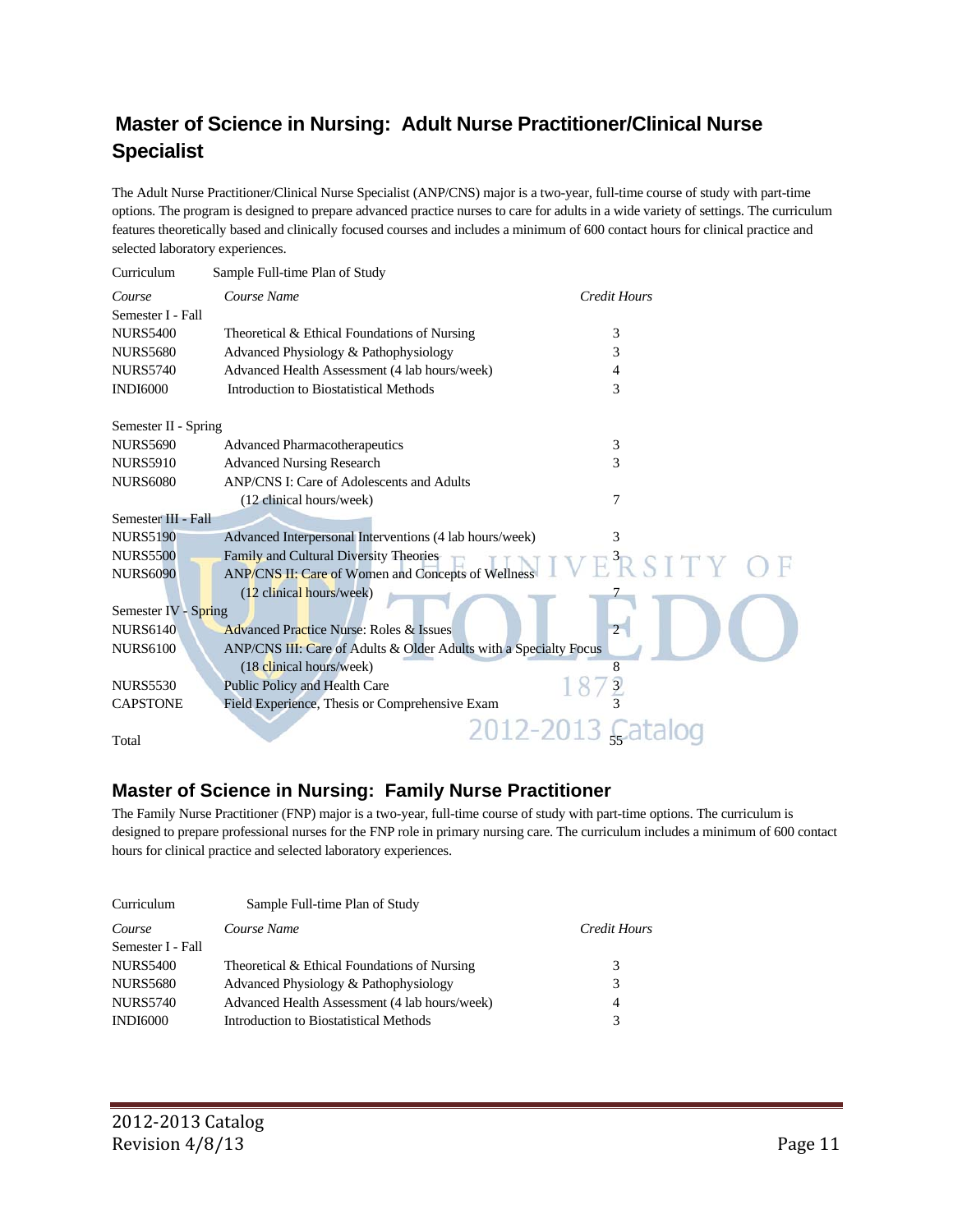| Semester II - Spring |                                                         |    |
|----------------------|---------------------------------------------------------|----|
| <b>NURS5690</b>      | <b>Advanced Pharmacotherapeutics</b>                    | 3  |
| <b>NURS5910</b>      | <b>Advanced Nursing Research</b>                        | 3  |
| <b>NURS6210</b>      | FNP I: Adolescents and Adults (12 clinical hours/week)  |    |
| Semester III - Fall  |                                                         |    |
| <b>NURS5190</b>      | Advanced Interpersonal Interventions (4 lab hours/week) | 3  |
| <b>NURS5500</b>      | Family and Cultural Diversity Theories                  | 3  |
| <b>NURS6220</b>      | FNP II: Women and Children (12 clinical hours/week)     | 7  |
| Semester IV - Spring |                                                         |    |
| <b>NURS6140</b>      | Advanced Practice Nurse: Roles & Issues                 | 2  |
| <b>NURS6230</b>      | FNP III: Adults & Older Adults (18 clinical hours/week) | 8  |
| <b>NURS5530</b>      | Public Policy & Health Care                             | 3  |
| <b>CAPSTONE</b>      | Field Experience, Thesis or Comprehensive Exam          | 3  |
| Total                |                                                         | 55 |

## **Master of Science in Nursing: Pediatric Nurse Practitioner**

The Pediatric Nurse Practitioner (PNP) major is a two-year, full-time course of study with part-time options. The program is designed to prepare advanced practice nurses to care for children in a wide variety of settings. The curriculum features theoretically based and clinically focused courses and includes a minimum of 500 contact hours for clinical practice and selected laboratory experiences. Students who desire full-time study should matriculate in fall of even numbered years.

| Curriculum           | Sample Full-time Plan of Study                                     |
|----------------------|--------------------------------------------------------------------|
| Course               | <b>Credit Hours</b><br><b>Course Name</b>                          |
| Semester I - Fall    |                                                                    |
| <b>NURS5400</b>      | Theoretical & Ethical Foundations of Nursing                       |
| <b>NURS5680</b>      | Advanced Physiology & Pathophysiology                              |
| <b>NURS5740</b>      | Advanced Health Assessment (4 lab hours/week)                      |
| <b>INDI6000</b>      | <b>Introduction to Biostatistical Methods</b><br>2012-2013 Catalog |
| Semester II - Spring |                                                                    |
| <b>NURS5690</b>      | 3<br><b>Advanced Pharmacotherapeutics</b>                          |
| <b>NURS5810</b>      | PNP I: Care of Children and Concepts of Wellness                   |
|                      | (12 clinical hours/week; odd years only)<br>6                      |
| <b>NURS5910</b>      | 3<br><b>Advanced Nursing Research</b>                              |
|                      |                                                                    |
| Semester III - Fall  |                                                                    |
| <b>NURS5190</b>      | Advanced Interpersonal Interventions (4 lab hours/week)<br>3       |
| <b>NURS5500</b>      | 3<br>Family and Cultural Diversity Theories                        |
| <b>NURS5820</b>      | <b>PNP II: Common Acute and Stable Chronic Illnesses</b>           |
|                      | (12 clinical hours/week; odd years only)<br>6                      |
| Semester IV - Spring |                                                                    |
| <b>NURS5530</b>      | 3<br>Public Policy and Health Care                                 |
| <b>NURS5830</b>      | PNP III: Complex Chronic Illnesses or Disabilities                 |
|                      | (12 clinical hours/week; even years only)<br>6                     |
| <b>NURS6140</b>      | Advanced Practice Nurse: Roles & Issues<br>2                       |
| <b>CAPSTONE</b>      | 3<br>Field Experience, Thesis or Comprehensive Exam                |
| Total                | 51                                                                 |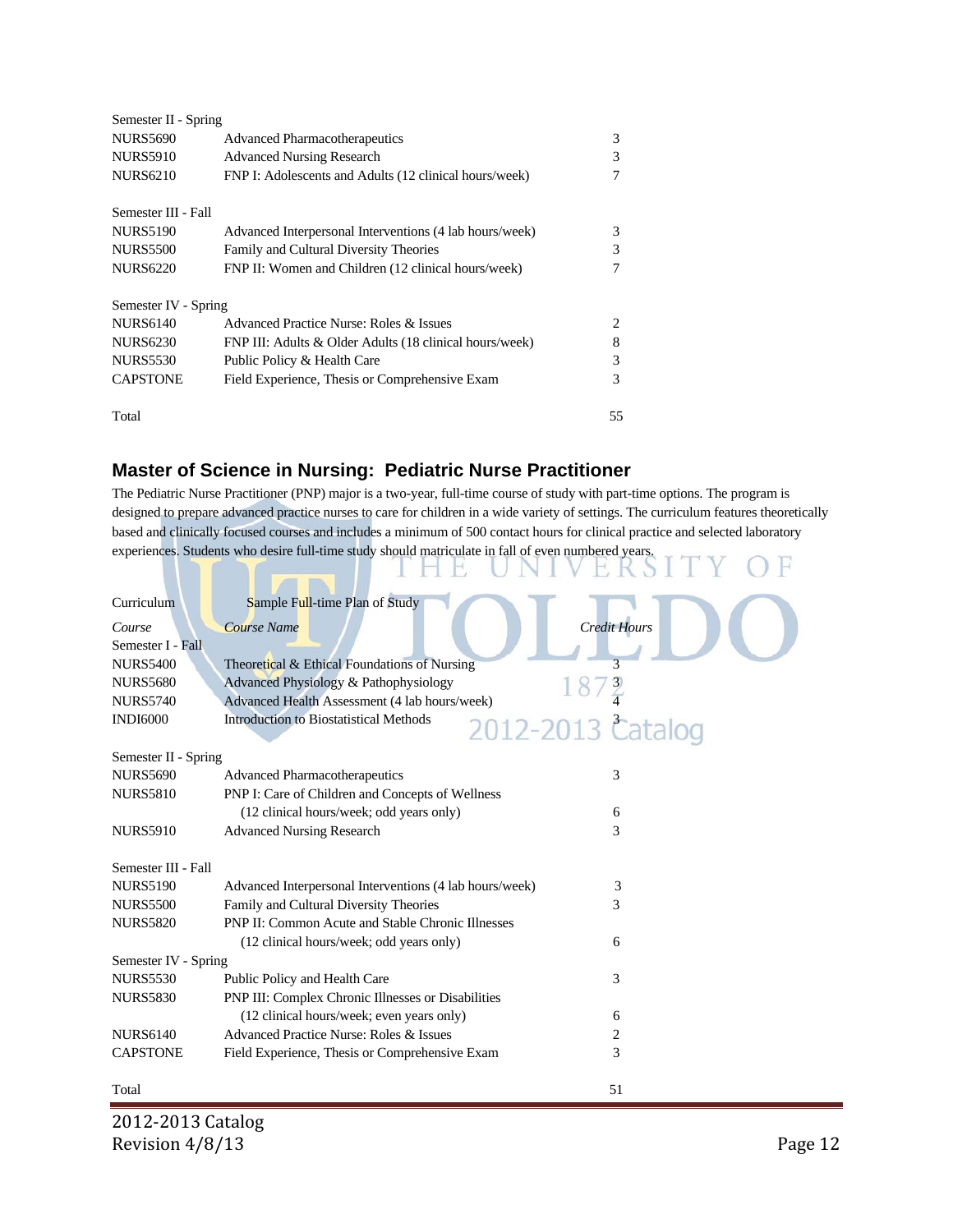#### **Master of Science in Nursing: Psychiatric Mental Health Clinical Nurse Specialist**

The Psychiatric-Mental Health Clinical Nurse Specialist (PMH-CNS) major is a two-year, full-time program with part-time options. The curriculum is designed to expand knowledge and prepare advanced practice nurses to work in a wide variety of community and hospital-based psychiatric settings. The curriculum includes theoretically based and clinically focused courses. Students who desire to study full time should matriculate in the fall of even numbered years.

| Curriculum                             | Sample Full-time Plan of Study                       |                     |
|----------------------------------------|------------------------------------------------------|---------------------|
| Course                                 | Course Name                                          | <b>Credit Hours</b> |
| Semester I - Fall                      |                                                      |                     |
| <b>NURS5400</b>                        | Theoretical & Ethical Foundations of Nursing         | 3                   |
| <b>NURS5680</b>                        | Advanced Physiology & Pathophysiology                | 3                   |
| <b>NURS5740</b>                        | <b>Advanced Health Assessment</b>                    |                     |
|                                        | (4 lab hours/week)                                   | 4                   |
| <b>NURS5190</b>                        | Advanced Interpersonal Interventions                 |                     |
|                                        | (4 lab hours/week)                                   | 3                   |
| Semester II - Spring                   |                                                      |                     |
| <b>INDI6000</b>                        | Introduction to Biostatistical Methods               | 3                   |
| <b>NURS5690</b>                        | <b>Advanced Pharmacotherapeutics</b>                 | 3                   |
| <b>NURS5090</b>                        | PMHN I - odd years only                              |                     |
|                                        | (9 clinical hours/week)                              | 5                   |
| <b>NURS5530</b>                        | Public Policy and Health Care                        | 3                   |
| Semester III - Fall<br><b>NURS5100</b> | PMHN II - odd years only<br>(12 clinical hours/week) | ERSIT<br>6          |
| <b>NURS5500</b>                        | Family & Cultural Diversity Theories                 | 3                   |
| <b>NURS5910</b>                        | <b>Advanced Nursing Research</b>                     | 3                   |
| Semester IV - Spring                   |                                                      |                     |
| <b>NURS5110</b>                        | Practicum in PMH - even years only                   |                     |
|                                        | (18 clinical hours/week)                             |                     |
| <b>NURS6140</b>                        | <b>Advanced Practice Nurse: Roles &amp; Issues</b>   | 2012-2013 Catalog   |
| <b>NURS5280</b>                        | Theories of Addictive Behavior                       |                     |
| <b>CAPSTONE</b>                        | Field Experience, Thesis or Comprehensive Exam       |                     |
| Total                                  |                                                      | 52                  |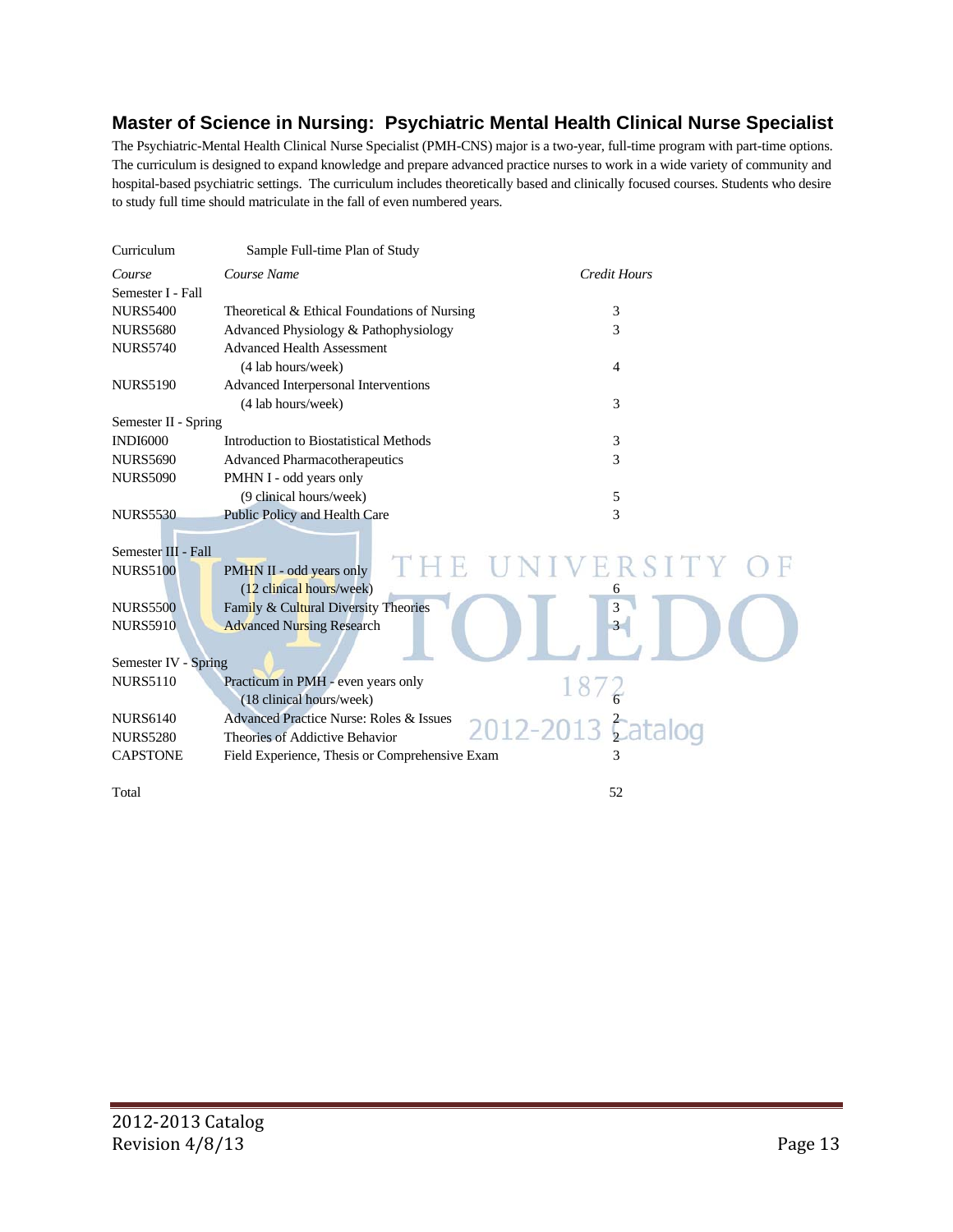#### **Master of Science in Nursing: Nurse Educator**

The Nurse Educator major is targeted for baccalaureate graduates with clinical nursing experience who want to become nursing faculty or staff educators. Graduates are envisioned as teachers of undergraduate nursing students in the classroom and clinical setting. This major focuses on: curriculum development, teaching-learning processes, classroom and clinical teaching strategies, and evaluation principles. The Nurse Educator major offers full-time and part-time options. Students who are seeking full time study should matriculate in the spring semester and can complete the Nurse Educator Curriculum online with campus experiences at selected times specified in the course schedule.

| Curriculum           | Sample Full-time Plan of Study                                |                              |
|----------------------|---------------------------------------------------------------|------------------------------|
| Course               | Course Name                                                   | <b>Credit Hours</b>          |
| Semester I - Spring  |                                                               |                              |
| <b>NURS6720</b>      | Teaching, Learning and Evaluation in Nursing                  | 4                            |
| <b>NURS5400</b>      | Theoretical & Ethical Foundations of Nursing                  | 3                            |
| <b>NURS5680</b>      | Advanced Physiology & Pathophysiology                         | 3                            |
| <b>INDI6000</b>      | Introduction to Biostatistical Methods                        | 3                            |
| <b>NURS5530</b>      | Public Policy & Health Care                                   | 3                            |
|                      |                                                               |                              |
| Semester II - Summer |                                                               |                              |
| <b>NURS6710</b>      | Developing Instructional Programs in Nursing                  | 3                            |
| <b>NURS5910</b>      | <b>Advanced Nursing Research</b>                              | 3                            |
| <b>NURS 5330</b>     | <b>Health Assessment</b>                                      | 3                            |
| Semester III - Fall  |                                                               |                              |
| <b>NURS5510</b>      | <b>Advanced Clinical Seminar in Nursing</b>                   | ERSITY                       |
|                      | (4 lab hours/week)                                            |                              |
| <b>NURS5190</b>      | Advanced Interpersonal Interventions<br>(4 lab hours/week)    | 3 <sup>1</sup>               |
| <b>NURS6730</b>      | Practicum and Seminar in Teaching<br>(9 practicum hours/week) |                              |
| <b>CAPSTONE</b>      | Field experience, thesis or comprehensive exam.               | 1872                         |
| Total                |                                                               | 2012-2013 <sup>39</sup> Cata |
|                      |                                                               |                              |

#### **Master of Science in Nursing: BSN to Clinical Nurse Leader**

The BSN to Clinical Nurse Leader (CNL) major at The University of Toledo is ideal for BSN prepared nurses wishing to pursue graduate study at the generalist level. The curriculum includes theory classes, as well as clinical experiences. The Clinical Nurse Leader role is designed to improve the quality of patient care and to better prepare nurses to thrive in the health care system. The CNL oversees the care coordination of a distinct group of patients and actively provides direct patient care The CNL Is a leader in the health care delivery system, and the implementation of the role will vary across settings (www.aacn.nche.edu). Students in the BSN to CNL major move through the curriculum in cohorts.

| Curriculum          |                               |              |
|---------------------|-------------------------------|--------------|
| Course              | Course Name                   | Credit Hours |
| Semester I - Spring |                               |              |
| <b>NURS 5160</b>    | Professional Socialization II | 3            |
| <b>NURS 5250</b>    | Health Science II             | 3            |
| <b>NURS 5670</b>    | Pharmacology                  |              |
|                     |                               |              |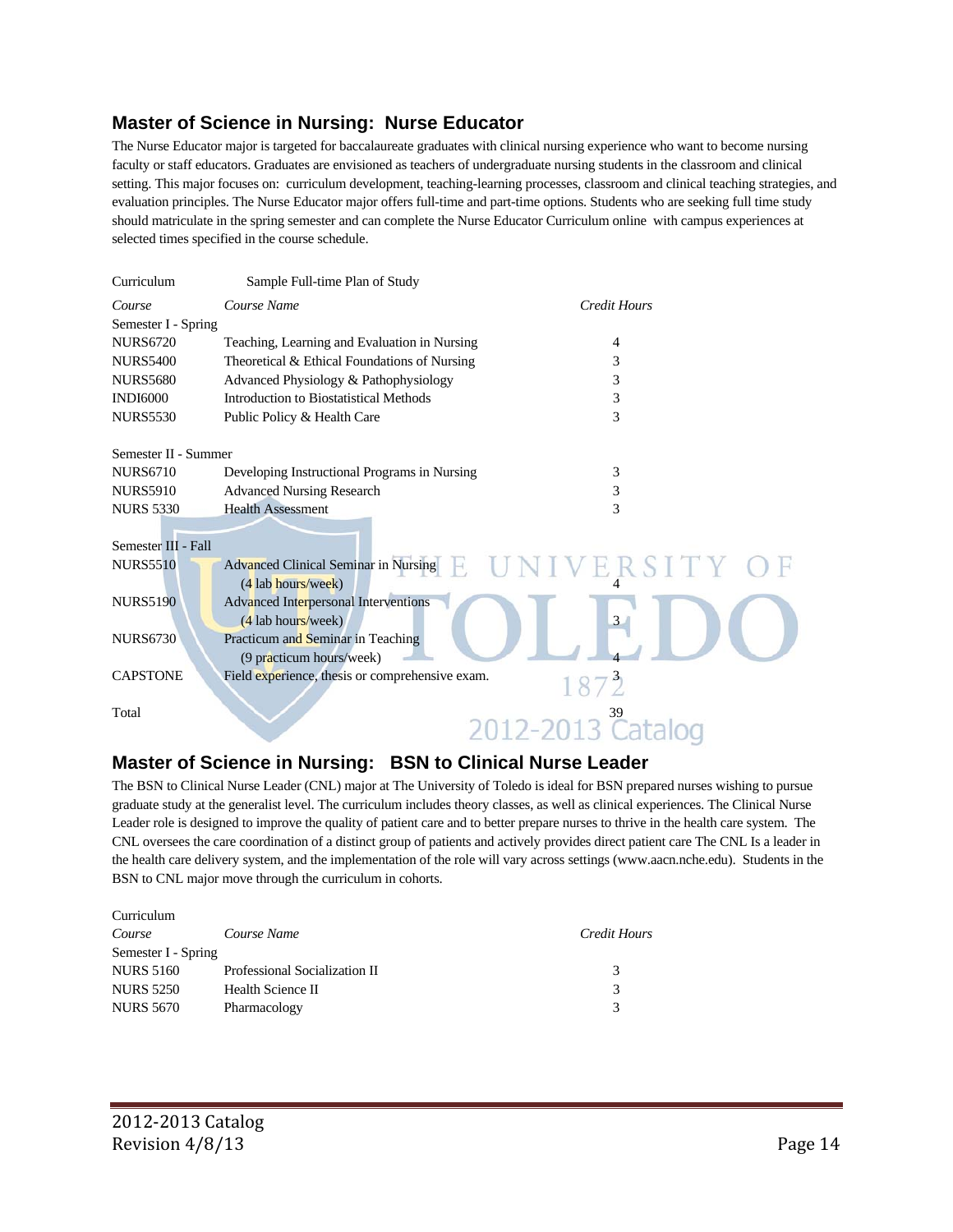| Semester II - Summer |                                                               |    |
|----------------------|---------------------------------------------------------------|----|
| <b>INDI 6000</b>     | Introduction to Biostatistical Methods                        | 3  |
| <b>NURS 5330</b>     | <b>Health Assessment</b>                                      | 3  |
| Semester III - Fall  |                                                               |    |
| <b>NURS 5440</b>     | Population Focused Nursing Care (total of 90 clinical hours)  | 6  |
| <b>NURS 6070</b>     | Advanced Communication Skills and Group Dynamics (total of 30 |    |
|                      | lab hours)                                                    | 3  |
| <b>NURS 5910</b>     | <b>Advanced Nursing Research</b>                              | 3  |
| Semester IV - Spring |                                                               |    |
| <b>NURS 5540</b>     | Advanced Practicum in Nursing Systems Design (total of 300)   |    |
|                      | clinical hours)                                               | 12 |
| <b>CAPSTONE</b>      | Thesis, Comprehensive Exam or Field Experience                | 3  |
| Total                |                                                               | 42 |

# **Graduate Certificate: Adult Nurse Practitioner**

The Adult Nurse Practitioner Graduate Certificate (ANP-C) program is offered to individuals who have completed a master's degree in nursing and who desire to obtain specialized knowledge to seek certification as an ANP. All of the courses award academic credit from The University of Toledo. Graduates of the program will be qualified to take national ANP certification examinations. The curriculum includes a minimum of 500 contact hours for clinical practice and laboratory experiences.

| Prerequisites          |                                                                                                                 |                     |
|------------------------|-----------------------------------------------------------------------------------------------------------------|---------------------|
| <b>Fall Semester</b>   | THE UNIVERSITY O                                                                                                |                     |
| Course                 | Course Name                                                                                                     | <b>Credit Hours</b> |
| <b>NURS5680</b>        | Advanced Physiology & Pathophysiology*                                                                          | 3                   |
| <b>NURS5740</b>        | Advanced Health Assessment (4 lab hours/week)*                                                                  |                     |
|                        |                                                                                                                 |                     |
| Curriculum             |                                                                                                                 |                     |
| Spring Semester        |                                                                                                                 |                     |
| Course                 | Course Name                                                                                                     | Credit Hours        |
| <b>NURS5690</b>        | <b>Advanced Pharmacotherapeutics</b>                                                                            |                     |
| <b>NURS6030</b>        | Auvanceu r narmacouierapeutes<br>ANP I: Care of Adolescents and Adults (12 clinical hours/week) 3 7 7 8 1 8 0 0 |                     |
|                        |                                                                                                                 |                     |
| <b>Fall Semester</b>   |                                                                                                                 |                     |
| <b>NURS6040</b>        | ANP II: Primary Care of Women (12 clinical hours/week)                                                          | 6                   |
|                        |                                                                                                                 |                     |
| <b>Spring Semester</b> |                                                                                                                 |                     |
| <b>NURS6050</b>        | ANP III: Care of Adults and Older Adults (12 clinical hours/week)                                               | 6                   |
|                        |                                                                                                                 |                     |
| Total                  |                                                                                                                 | 22                  |
|                        | *If the course was completed greater than 5 years prior to matriculation, the course must be repeated.          |                     |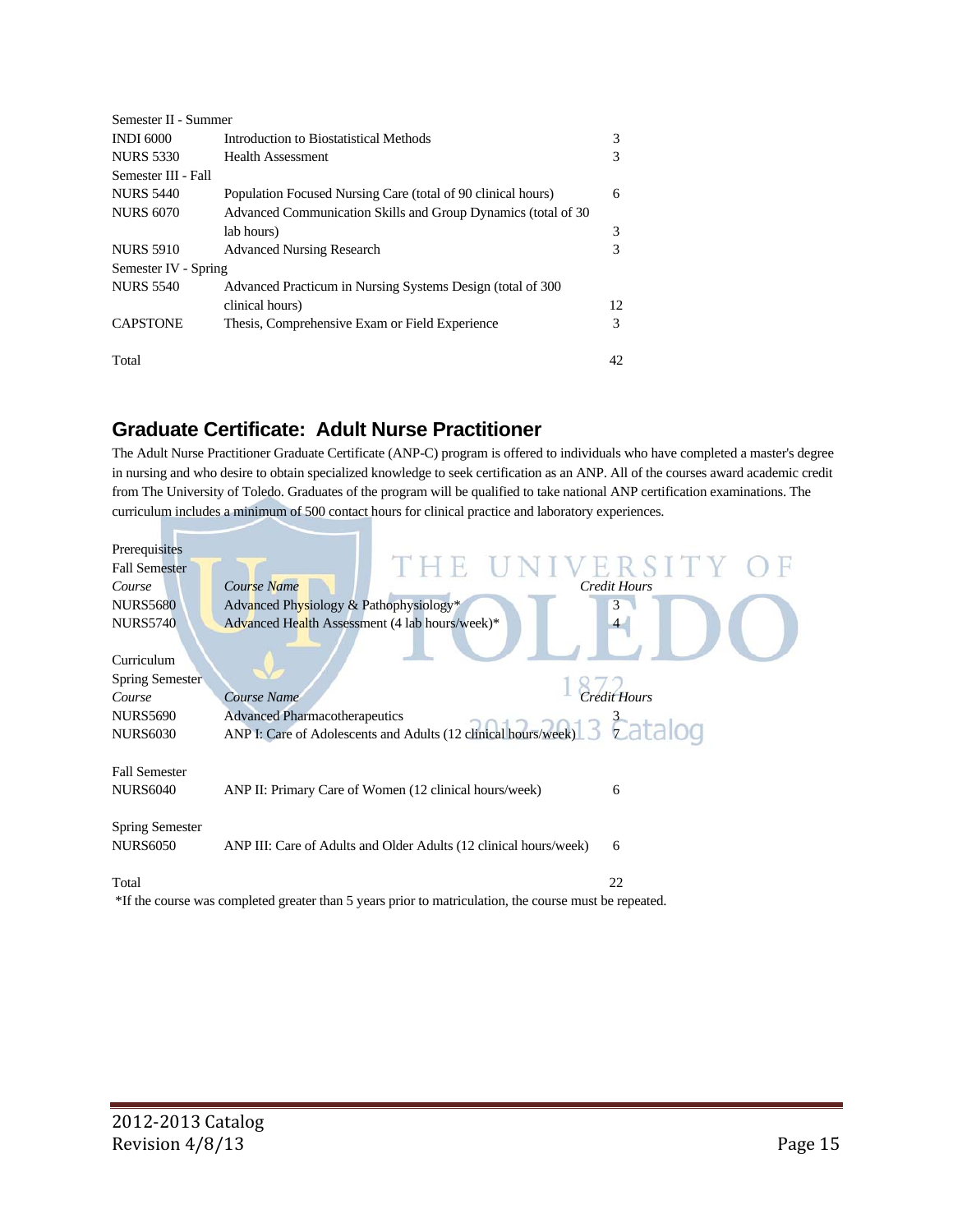#### **Graduate Certificate: Family Nurse Practitioner**

The Family Nurse Practitioner Graduate Certificate (FNP-C) program is offered to individuals who have completed a master's degree in nursing and who desire to obtain specialized knowledge to seek certification as an FNP. Graduates of the program will be qualified to take national FNP certification examinations.

The program is offered in a four-semester, part-time option. The curriculum is designed to prepare professional nurses for the FNP role in primary nursing care. The curriculum includes a minimum of 600 contact hours for clinical practice and laboratory experiences.

| Prerequisites                                                                                           |                                                           |                    |
|---------------------------------------------------------------------------------------------------------|-----------------------------------------------------------|--------------------|
| <b>Fall Semester</b>                                                                                    |                                                           |                    |
| Course                                                                                                  | Course Name                                               | Credit Hours       |
| <b>NURS5680</b>                                                                                         | Advanced Physiology & Pathophysiology*                    | 3                  |
| <b>NURS5740</b>                                                                                         | Advanced Health Assessment (4 lab hours/week)*            | 4                  |
| Curriculum                                                                                              |                                                           |                    |
| Spring Semester                                                                                         |                                                           |                    |
| Course                                                                                                  | Course Name                                               | Credit Hours       |
| <b>NURS5690</b>                                                                                         | <b>Advanced Pharmacotherapeutics</b>                      | 3                  |
| <b>NURS6210</b>                                                                                         | FNP I: Adolescents and Adults (12 clinical hours/week)    | 7                  |
|                                                                                                         |                                                           |                    |
| <b>Fall Semester</b>                                                                                    |                                                           |                    |
| <b>NURS6220</b>                                                                                         | FNP II: Women and Children (12 clinical hours/week)       | 7                  |
| <b>Spring Semester</b>                                                                                  |                                                           | THE UNIVERSITY     |
| <b>NURS6230</b>                                                                                         | FNP III: Adults and Older Adults (18 clinical hours/week) |                    |
|                                                                                                         |                                                           |                    |
| Total                                                                                                   |                                                           | 25                 |
| *If the course was completed greater than 5 years prior to matriculation, the course must be completed. |                                                           |                    |
|                                                                                                         |                                                           |                    |
|                                                                                                         |                                                           | $1 \cap \neg \neg$ |

# **Graduate Certificate: Pediatric Nurse Practitioner**

The Pediatric Nurse Practitioner Graduate Certificate (PNP-C) program is offered to individuals who have completed a master's degree in nursing and who desire to obtain specialized knowledge to seek certification as a PNP. All of the courses award academic credit from The University of Toledo. Graduates of the program will be qualified to take national PNP certification examinations. The curriculum includes a minimum of 500 contact hours for clinical practice and laboratory experiences.

| Prerequisites        |                                                          |              |
|----------------------|----------------------------------------------------------|--------------|
| <b>Fall Semester</b> |                                                          |              |
| Course               | Course Name                                              | Credit Hours |
| <b>NURS5680</b>      | Advanced Physiology & Pathophysiology*                   | 3            |
| <b>NURS5740</b>      | Advanced Health Assessment (4 lab hours/week)*           | 4            |
| Curriculum           |                                                          |              |
| Spring Semester -    |                                                          |              |
| Course               | Course Name                                              | Credit Hours |
| <b>NURS5690</b>      | Advanced Pharmacotherapeutics                            | 3            |
| <b>NURS5810</b>      | PNP I: Care of Children and Concepts of Wellness         |              |
|                      | (12 clinical hours/week) (odd years only)                | 6            |
| Fall Semester -      |                                                          |              |
| <b>NURS5820</b>      | <b>PNP II: Common Acute and Stable Chronic Illnesses</b> |              |
|                      | (12 clinical hours/week) (odd years only)                | 6            |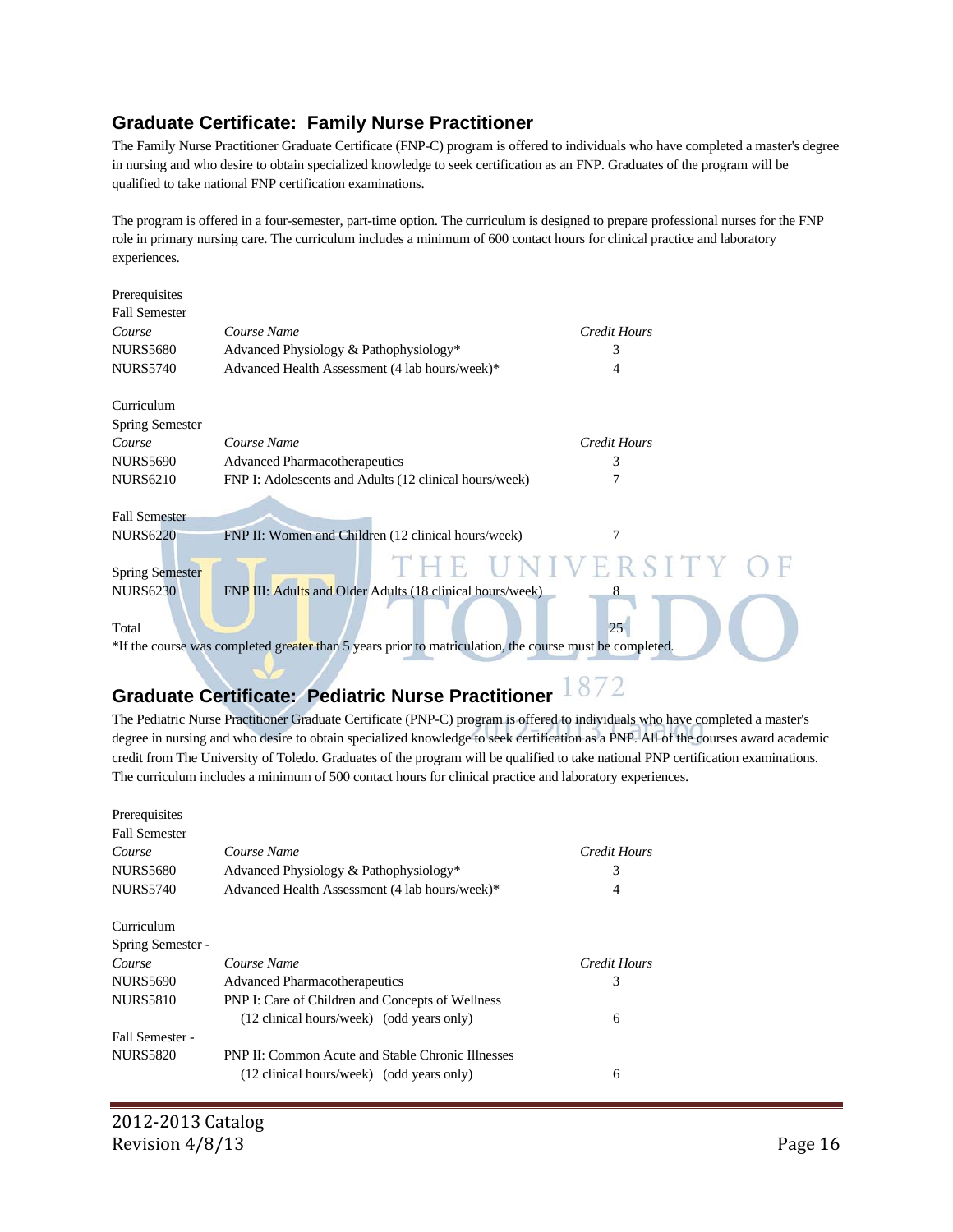| <b>Spring Semester -</b> |                                                           |  |
|--------------------------|-----------------------------------------------------------|--|
| NURS5830                 | <b>PNP III: Complex Chronic Illnesses or Disabilities</b> |  |
|                          | (12 clinical hours/week) (even years only)                |  |
| Total                    |                                                           |  |

\*If the course was completed greater than 5 years prior to matriculation, the course must be repeated.

## **Graduate Certificate: Psychiatric-Mental Health Clinical Nurse Specialist**

The Psychiatric Mental Health Clinical Nurse Specialist /Graduate Certificate (PMHN-CNS-C) program is offered to individuals who have completed a master's degree in nursing and who desire to obtain specialized knowledge to seek certification as an Adult Psychiatric and Mental Health CNS. All of the courses award academic credit from the The University of Toledo. Graduates of the program will be qualified to take national certification examinations. The curriculum includes a minimum of 500 contact hours for clinical practice and laboratory experiences. The PMH/CNS program is offered via internet/WebCT with visits at selected times specified in the course schedule.

| Prerequisites                   |                                                                    |
|---------------------------------|--------------------------------------------------------------------|
| <b>Fall Semester</b>            |                                                                    |
| Course                          | Credit Hours<br>Course Name                                        |
| <b>NURS5680</b>                 | Advanced Physiology & Pathophysiology*<br>3                        |
| <b>NURS5740</b>                 | Advanced Health Assessment (4 lab hours/week)*                     |
| Curriculum<br>Spring Semester - |                                                                    |
| Course                          | Credit Hours<br>THE.<br>Course Name                                |
| <b>NURS5690</b>                 | <b>Advanced Pharmacotherapeutics</b><br>3                          |
| <b>NURS5090</b>                 | (9 clinical hours/week) (odd years only)<br>5<br><b>PMHNI</b>      |
| <b>NURS5280</b>                 | <b>Theories of Addictive Behaviors</b><br>$\mathcal{L}$            |
| Fall Semester -                 |                                                                    |
| <b>NURS5190</b>                 | <b>Advanced Interpersonal Intervention</b><br>(4 lab hours/week)   |
| <b>NURS5100</b>                 | <b>PMHN II</b><br>(12 clinical hours/week) (odd years only)        |
| Fall Semester -                 | 2012-2013 Catalog                                                  |
| <b>NURS5110</b>                 | <b>PMHN III</b><br>(18 clinical hours/week) (even years only)<br>6 |
| Total                           | 25                                                                 |

\*If the course was completed greater than 5 years prior to matriculation, the course must be repeated.